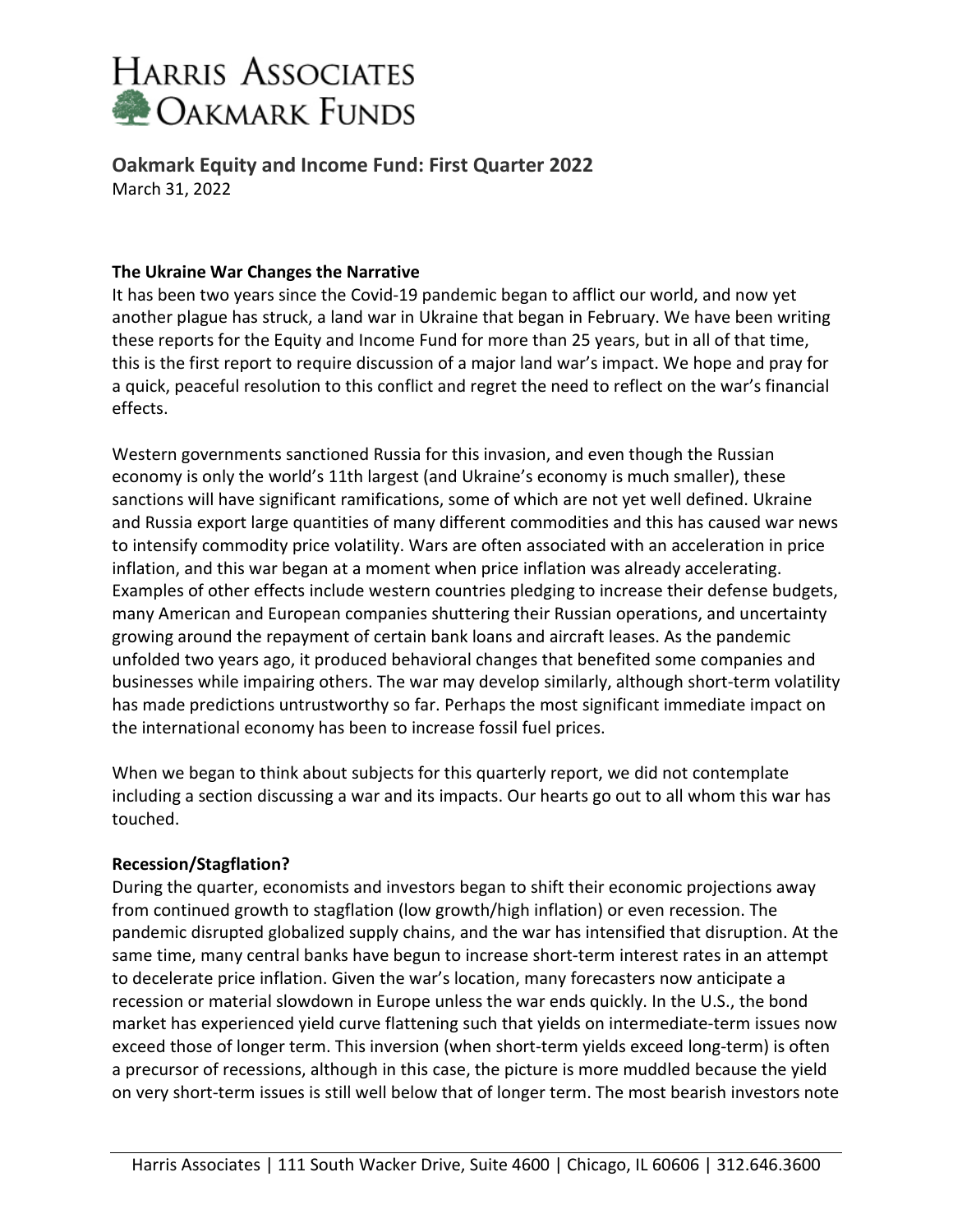that the Federal Reserve has never before tightened monetary policy at a time of a shooting war, a pandemic and a flat yield curve. As well, inflation has never before been measured this high so early in what still seems to be an economic expansion.

We invest the Equity and Income Fund primarily in U.S. securities, so we will leave the discussion of international economies to our colleagues. Despite the factors mentioned above, we do not see a recession developing in the U.S. in the near term. Monetary stimulus has been significant during the pandemic, and history shows that the growth-enhancing effects of such stimulus continue long after it ends. Fiscal stimulus programs strengthened consumer balance sheets over the past two years, and corporations took advantage of low interest rates to refinance. Corporate executives to whom we speak generally see continued economic strength and momentum. The combination of high price inflation and a flattening yield curve does concern us, but every cycle is different. The idiosyncratic circumstances coming together at this time may mean that previous economic history has little predictive value.

### **Quarter Review**

The Equity and Income Fund declined 3.7% in the quarter, which contrasts with a 5% loss for the Lipper Balanced Fund Index, the Fund's performance benchmark. Since its inception in 1995, the Fund's compound annual rate of return is 10.0%, while the corresponding return to the Lipper Index is 7.2%. Once again the Fund's short duration of its fixed income allocation aided relative performance in the quarter. To repeat ourselves, we have argued that exceptionally low interest rates meant that longer term bonds had become biased toward risk rather than return. The benchmark 10 year U.S. Treasury's 6.6% loss in the quarter demonstrated that riskiness.

The war's impact on stock market action defined the quarter's list of

### **Oakmark Equity and Income Fund – Investor Class**

[Average Annual Total Returns](http://www.oakmark.com/funds/family/ff_p.asp?select=Oakmark+Funds) (03/31/22) Since Inception (11/01/95) 10.01% 10–year 8.51% 5–year 8.86% 1–year 6.13% 3–month -3.73% *Gross Expense Ratio: 0.86% Net Expense Ratio: 0.84%*

*Expense ratios are based on estimated amounts for the current fiscal year; actual expenses may vary.*

*The net expense ratio reflects a contractual advisory fee waiver agreement through January 27, 2023.*

### *Past performance is no guarantee of future results.*

*The performance data quoted represents past performance. Current performance may be lower or higher than the performance data quoted. The investment return and principal value vary so that an investor's shares when redeemed may be worth more or less than the original cost. To obtain the most recent month-end performance data, visit Oakmark.com.*

contributors and detractors. Energy, defense and commodities benefitted while automotive sector holdings declined, most likely because of their potential sensitivity to rising gasoline prices. PDC Energy, Glencore, ChampionX, General Dynamics and Diamondback Energy led the contributors while General Motors, TE Connectivity, Charter Communications, Lear and Meta Platforms detracted most from return. For the first six months of the Fund's fiscal year, PDC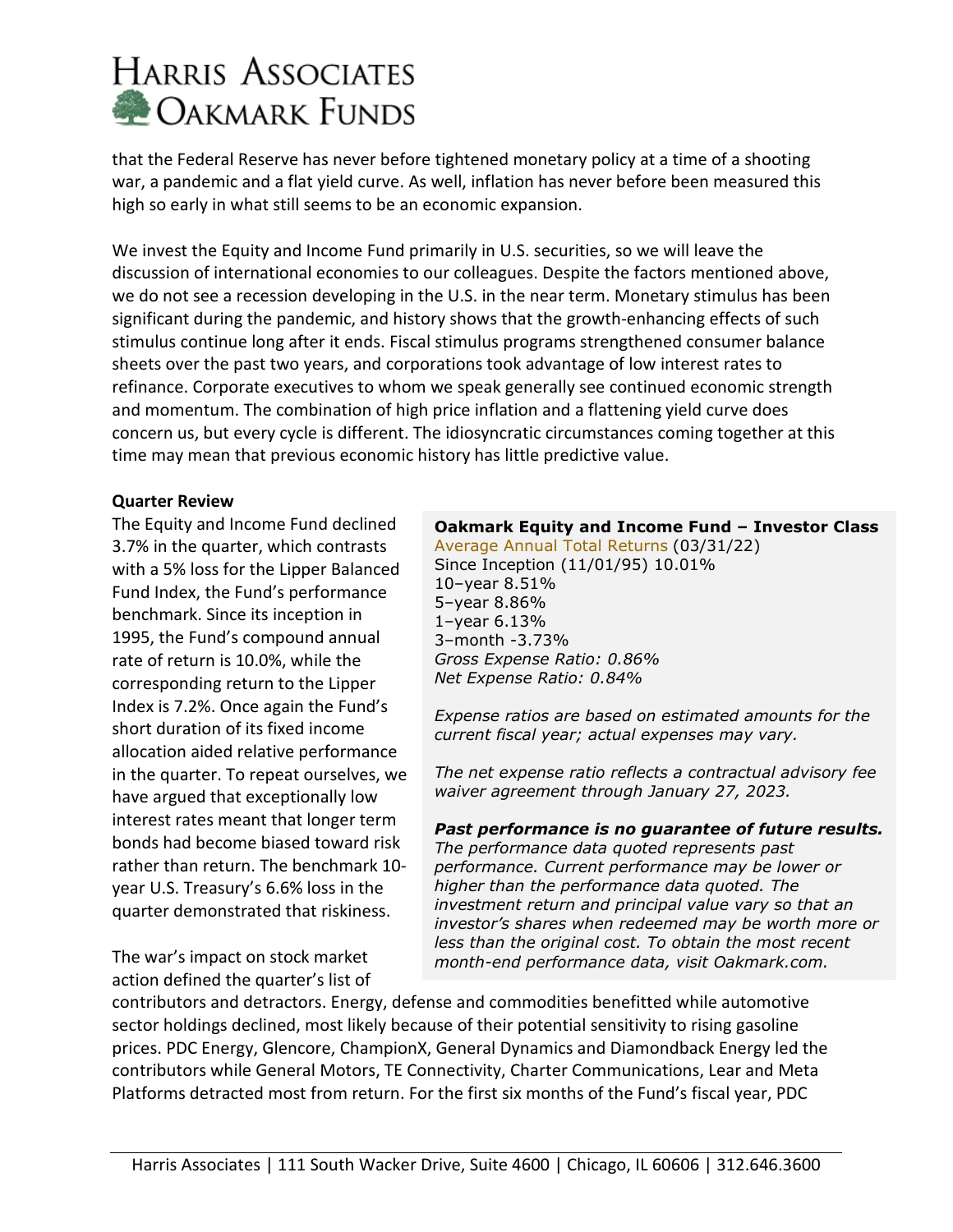Energy again headed the contributors' list, followed by CVS Health, Glencore, Carlisle and Diamondback Energy. Charter Communications detracted most followed by Citigroup, Thor Industries, Ally Financial and General Motors.

### **Transaction Activity**

We were unusually active in the quarter as increased price volatility provided us with what we viewed as attractive opportunities. As interest rates rose, we added to the fixed income allocation and increased the portfolio duration by one year. In terms of equities, we initiated six new holdings and completed the sale of three. Befitting the erratic and uneven investing environment of the past few months, the new equity positions represent a mix of traditional value names and growth-oriented issues.

Perhaps the best example of an issue on the growth side of the ledger is Amazon. Amazon's share price had languished for roughly a year, and we had the opportunity in the recent quarter to purchase shares at prices discounted by roughly one-fourth from their previous high. Amazon is the leading e-commerce retailer and cloud computing company. In e-commerce, two-thirds of U.S. households are Amazon Prime subscribers, and over half of all online product searches begin on Amazon. Amazon has also built a delivery network that will soon surpass UPS and FedEx in packages shipped. We believe Amazon's customer loyalty and infrastructure are strong barriers to entry in a growing e-commerce market. Separately, Amazon Web Services (AWS) has nearly half of the market in cloud computing. AWS has the significant technical expertise and operates a large and growing number of data centers that run entire IT departments for businesses. We believe AWS has become utility-like in nature and scale and expect it will continue to grow as IT workloads move to the cloud. Despite strong share price performance since the pandemic, Amazon lagged behind its peers in retail and technology. As a result, the company trades at a discount to its peer-weighted sales multiple, the first time this has happened since 2015. We believe the reason is Amazon's investment in e-commerce, which is largely expensed through the income statement. We believe Amazon's normalized margins are higher than today, and the company is undervalued on normalized earnings.

Next alphabetically is BlackRock, the investment industry's largest asset manager. BlackRock's assets are well diversified across region, client type, product and style (active, index and ETF). The ETF category has consistently gained market share due to its ease of use and tax advantages. BlackRock is the global leader in ETFs through its iShares brand (~40% of revenue). iShares' organic revenue growth has consistently been around 10% and we believe it can sustain around this level of growth for many more years. BlackRock's active business has grown well in excess of most other active managers due to its dominance in fixed income and leadership in multi-asset, sustainable investing and alternative assets. We believe this positioning should lead to mid-single-digit organic revenue growth, and with normal market returns, overall revenue growth should be in the high-single-digits with earnings per share growth of around 10%. Despite this outlook, the stock price has declined much more than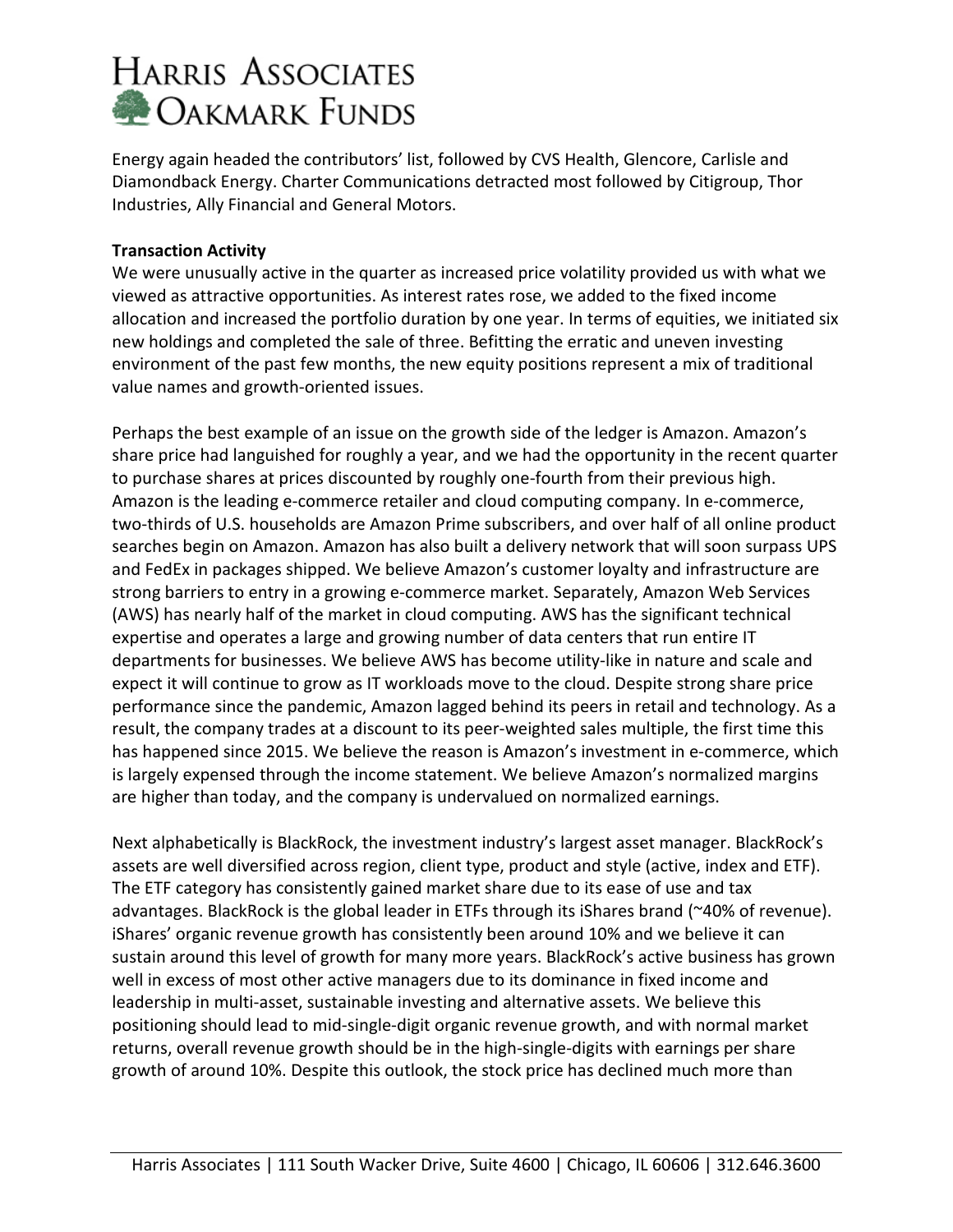global markets due to worries about rising interest rates and the Russian-Ukrainian war. At a mid-teens multiple of next year's earnings, we believe that the stock is undervalued.

KKR is one of the largest alternative asset managers in the world, managing \$471 billion in assets across various investment vehicles. Approximately 80% of the company's assets under management are held under capital commitments of eight years or longer, creating a highly stable stream of fee earnings. Moreover, KKR's assets under management have been growing at double-digit rates as the company has drawn on its established brand and relationships to expand into new strategies and geographies. We believe many of these newer strategies have a considerable runway for future growth. Furthermore, we think the market is undervaluing KKR because of its large balance sheet investments and the volatility of its performance fees. We estimate that the company's investments are worth approximately \$19/share today or close to one-third of its current market capitalization. After adjusting for these factors, the company's shares trade at a low-teens multiple of our forward earnings estimate. We find this valuation too cheap for a business with KKR's growth outlook and return profile.

Next up is Lithia Motors, the largest franchised auto dealer group in the U.S. The company has a long history of creating shareholder value through best-in-class operations and consistent acquisitions of smaller dealers at attractive returns. There is a long runway for management to continue creating value through such acquisitions, and management believes this will drive earnings per share to more than \$50 by 2025, even as automobile prices return to prepandemic levels. Meanwhile, Lithia has a significant opportunity to accelerate growth through Driveway, its online auto retailing platform. We believe Lithia's existing nationwide infrastructure provides Driveway with significant competitive advantages in e-commerce that smaller dealers will struggle to replicate. Driveway is not generating any earnings today but could become a major contributor over the next five to seven years. With the stock priced at less than 7x management's 2025 EPS target and with substantial future growth potential from Driveway, we believe Lithia shares are a bargain today.

Netflix is the leading streaming entertainment service with 222 million subscribers and \$30 billion of revenue. This scale creates a valuable moat allowing Netflix to buy more content than its competitors in aggregate but pay less per subscriber. This dynamic has created a more valuable customer proposition as the business has grown, which we expect to manifest in a larger subscriber base over time. Netflix stock declined significantly over the past several months as market participants reacted to slowing subscriber growth and margin pressure. We believe it is likely that both of these issues are temporary. Growth decelerated as the economy reopened, but this occurred on the heels of a rapid acceleration period earlier in the pandemic. Weak foreign currencies in the company's international markets were the primary source of margin pressure. Netflix's cost base is primarily dollar-denominated, meaning that declining foreign currency values pressure profit margins. After the pullback in the stock, Netflix trades for 5.5x consensus 2022 revenue and 34x consensus EPS, which is compelling in the context of our expectations for future growth and profitability. We greatly admire Netflix's management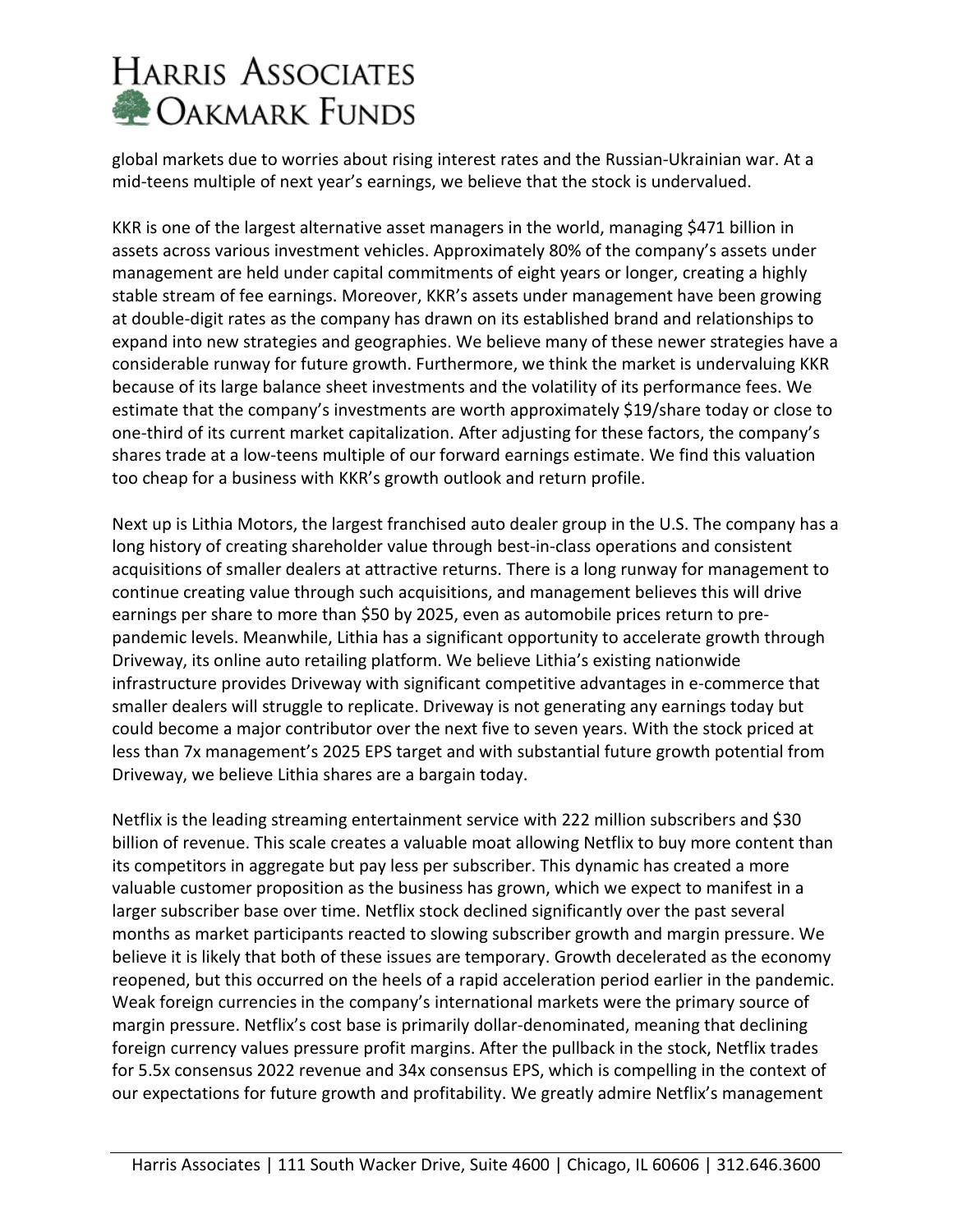team and the company's unique corporate culture. We are excited to invest alongside them as they capitalize on the enormous opportunity in streamed entertainment.

The next purchase is a return appearance to the Fund, Parker Hannifin. In our opinion, investors have a stale perception of the company. It is still viewed as a short-cycle, diversified manufacturer that is heavily tied to industrial production. This ignores the fine job that CEO Thomas Williams has done since his promotion in 2015. He has vastly improved operations and shifted the portfolio to longer cycled, higher growth, higher margin and higher return end markets. The results are impressive. Margins, returns and earnings have increased substantially. With the expected closing of the Meggitt acquisition in the calendar year third quarter, the highly depressed aerospace segment will be the largest end market. We anticipate a rebound in aerospace revenue, which—combined with the company's strong position in attractive businesses including clean technologies and factory automation—should accelerate revenue growth. Parker Hannifin trades at a discount to other high-quality industrials, which we believe is unwarranted since its growth and returns should be similar or better. At a low-teens multiple of next year's normalized cash earnings, Parker Hannifin is an attractive investment in our view.

We eliminated three equity holdings as well as a very small spinoff distribution received from Zimmer Biomet in the quarter. We sold Nestlé and Regeneron Pharmaceuticals as they approached their sell targets. Zimmer Biomet was also a profitable investment that we sold as we reevaluated its growth in intrinsic value to be less compelling. The net impact on equity asset allocation was quite modest.

We thank you for your interest in the Equity and Income Fund.

Clyde S. McGregor, CFA Portfolio Manager [oakbx@oakmark.com](mailto:oakbx@oakmark.com)

M. Colin Hudson, CFA Portfolio Manager [oakbx@oakmark.com](mailto:oakbx@oakmark.com)

Adam D. Abbas Portfolio Manager [oakbx@oakmark.com](mailto:oakbx@oakmark.com)

The securities mentioned above comprise the following preliminary percentages of the Oakmark Equity and Income Fund's total net assets as of 03/31/22: Ally Financial 2.7%, Amazon 0.6%, BlackRock 0.2%, Carlisle 2.0%, ChampionX 1.2%, Charter Communications Class A 2.0%, Citigroup 1.8%, CVS Health 1.0%, Diamondback Energy 0.7%, General Dynamics 1.0%, General Motors 2.4%, Glencore 2.5%,KKR 0.5%, Lear 1.3%, Lithia Motors Class A0.2%, Meggitt 0%, Meta Platforms Class A 0.7%, Nestlé 0%, Netflix 0.5%, Parker Hannifin 0.5%, PDC Energy 2.1%, Regeneron Pharmaceuticals 0%, TE Connectivity 2.4%, Thor Industries